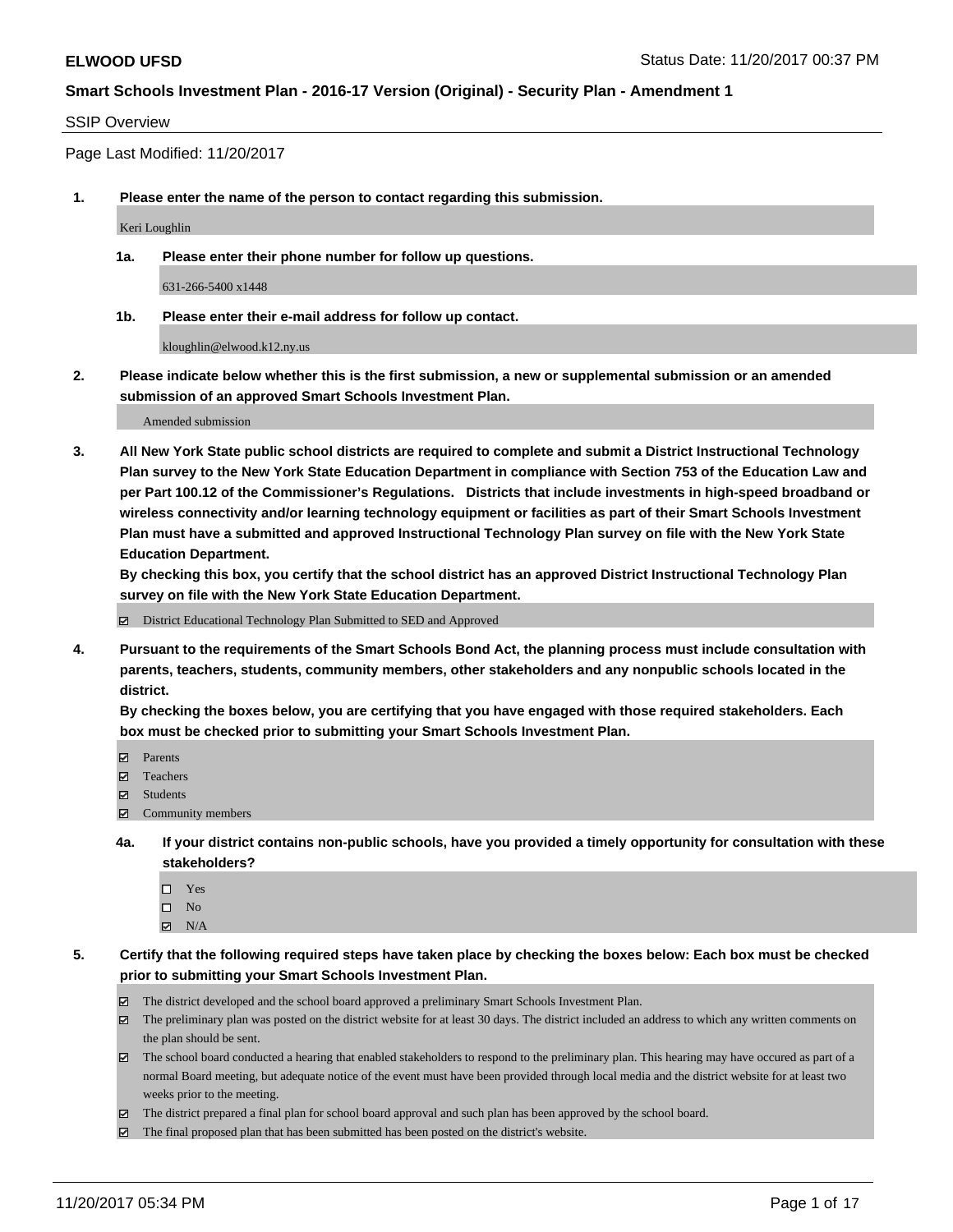#### SSIP Overview

Page Last Modified: 11/20/2017

**5a. Please upload the proposed Smart Schools Investment Plan (SSIP) that was posted on the district's website, along with any supporting materials. Note that this should be different than your recently submitted Educational Technology Survey. The Final SSIP, as approved by the School Board, should also be posted on the website and remain there during the course of the projects contained therein.**

Investment plan - 1st submission draft.pdf

**5b. Enter the webpage address where the final Smart Schools Investment Plan is posted. The Plan should remain posted for the life of the included projects.**

www.elwood.k12.ny.us

**6. Please enter an estimate of the total number of students and staff that will benefit from this Smart Schools Investment Plan based on the cumulative projects submitted to date.**

3,000

**7. An LEA/School District may partner with one or more other LEA/School Districts to form a consortium to pool Smart Schools Bond Act funds for a project that meets all other Smart School Bond Act requirements. Each school district participating in the consortium will need to file an approved Smart Schools Investment Plan for the project and submit a signed Memorandum of Understanding that sets forth the details of the consortium including the roles of each respective district.**

 $\Box$  The district plans to participate in a consortium to partner with other school district(s) to implement a Smart Schools project.

**8. Please enter the name and 6-digit SED Code for each LEA/School District participating in the Consortium.**

| <b>Partner LEA/District</b> | <b>ISED BEDS Code</b> |
|-----------------------------|-----------------------|
| (No Response)               | (No Response)         |

**9. Please upload a signed Memorandum of Understanding with all of the participating Consortium partners.**

(No Response)

**10. Your district's Smart Schools Bond Act Allocation is:**

\$1,178,161

**11. Enter the budget sub-allocations by category that you are submitting for approval at this time. If you are not budgeting SSBA funds for a category, please enter 0 (zero.) If the value entered is \$0, you will not be required to complete that survey question.**

|                                              | Sub-           |
|----------------------------------------------|----------------|
|                                              | Allocations    |
| <b>School Connectivity</b>                   | $-8,777$       |
| <b>Connectivity Projects for Communities</b> | $\mathbf 0$    |
| Classroom Technology                         | $\overline{0}$ |
| Pre-Kindergarten Classrooms                  | $\mathbf 0$    |
| Replace Transportable Classrooms             | $\Omega$       |
| <b>High-Tech Security Features</b>           | 34,750         |
| Totals:                                      | 25,973         |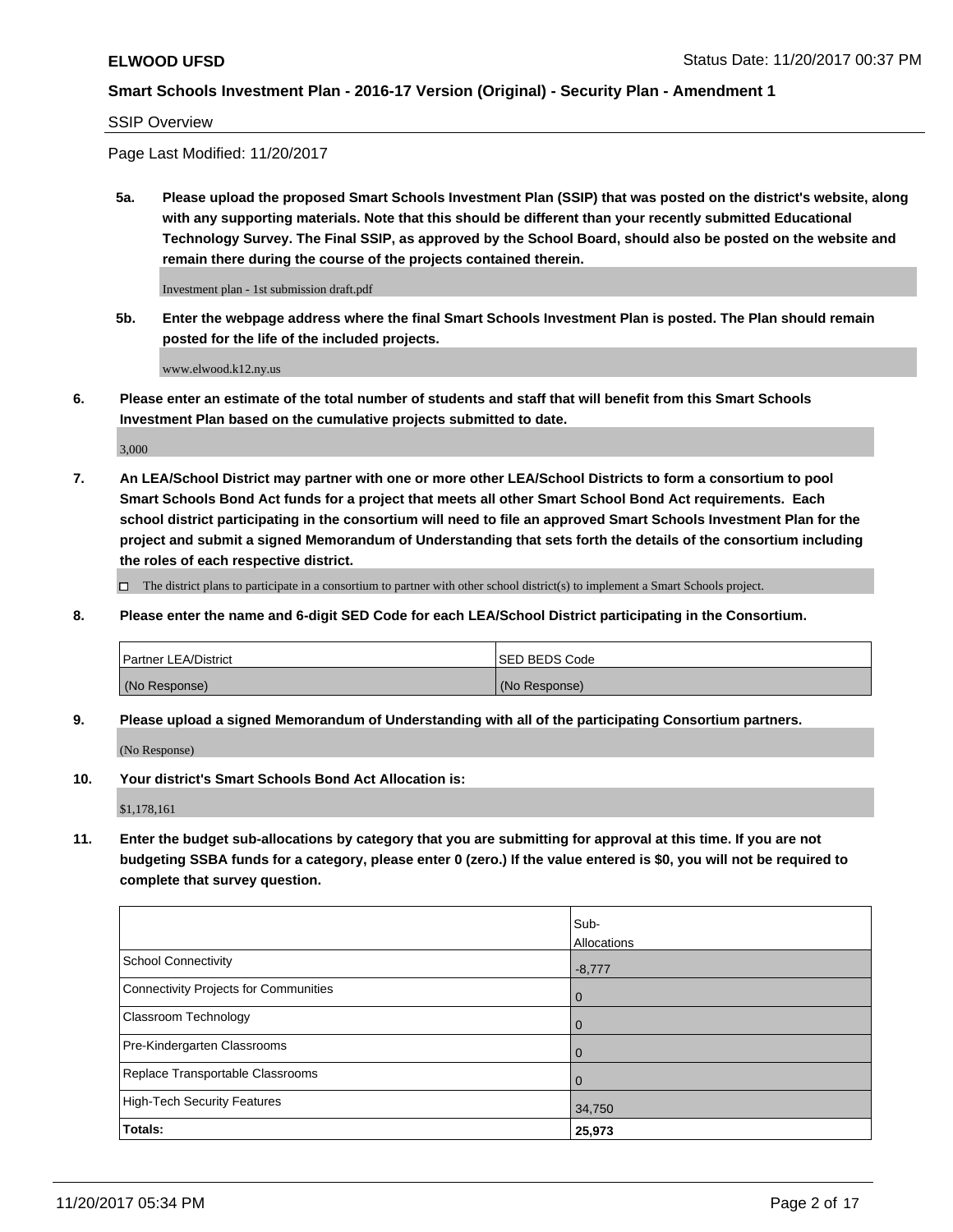### School Connectivity

Page Last Modified: 11/20/2017

- **1. In order for students and faculty to receive the maximum benefit from the technology made available under the Smart Schools Bond Act, their school buildings must possess sufficient connectivity infrastructure to ensure that devices can be used during the school day. Smart Schools Investment Plans must demonstrate that:**
	- **sufficient infrastructure that meets the Federal Communications Commission's 100 Mbps per 1,000 students standard currently exists in the buildings where new devices will be deployed, or**
	- **is a planned use of a portion of Smart Schools Bond Act funds, or**
	- **is under development through another funding source.**

**Smart Schools Bond Act funds used for technology infrastructure or classroom technology investments must increase the number of school buildings that meet or exceed the minimum speed standard of 100 Mbps per 1,000 students and staff within 12 months. This standard may be met on either a contracted 24/7 firm service or a "burstable" capability. If the standard is met under the burstable criteria, it must be:**

**1. Specifically codified in a service contract with a provider, and**

**2. Guaranteed to be available to all students and devices as needed, particularly during periods of high demand, such as computer-based testing (CBT) periods.**

**Please describe how your district already meets or is planning to meet this standard within 12 months of plan submission.**

(No Response)

**1a. If a district believes that it will be impossible to meet this standard within 12 months, it may apply for a waiver of this requirement, as described on the Smart Schools website. The waiver must be filed and approved by SED prior to submitting this survey.**

**2. Connectivity Speed Calculator (Required)**

|                         | I Number of<br>Students | Multiply by<br>100 Kbps | Divide by 1000 Current Speed<br>to Convert to<br>Reauired<br>Speed in Mb | in Mb            | Expected<br>Speed to be<br>Attained Within Required<br>12 Months | <b>Expected Date</b><br><b>When</b><br>Speed Will be<br>Met |
|-------------------------|-------------------------|-------------------------|--------------------------------------------------------------------------|------------------|------------------------------------------------------------------|-------------------------------------------------------------|
| <b>Calculated Speed</b> | (No<br>Response)        | (No Response)           | (No<br>Response)                                                         | (No<br>Response) | (No<br>Response)                                                 | l (No<br>Response)                                          |

### **3. Describe how you intend to use Smart Schools Bond Act funds for high-speed broadband and/or wireless connectivity projects in school buildings.**

Project is the same cost for equipment was decreased from original proposal while cableing/installation saw a slight increase from original quote.

**4. Describe the linkage between the district's District Instructional Technology Plan and the proposed projects. (There should be a link between your response to this question and your response to Question 1 in Part E. Curriculum and Instruction "What are the district's plans to use digital connectivity and technology to improve teaching and learning?)**

(No Response)

 $\Box$  By checking this box, you are certifying that the school district has an approved waiver of this requirement on file with the New York State Education Department.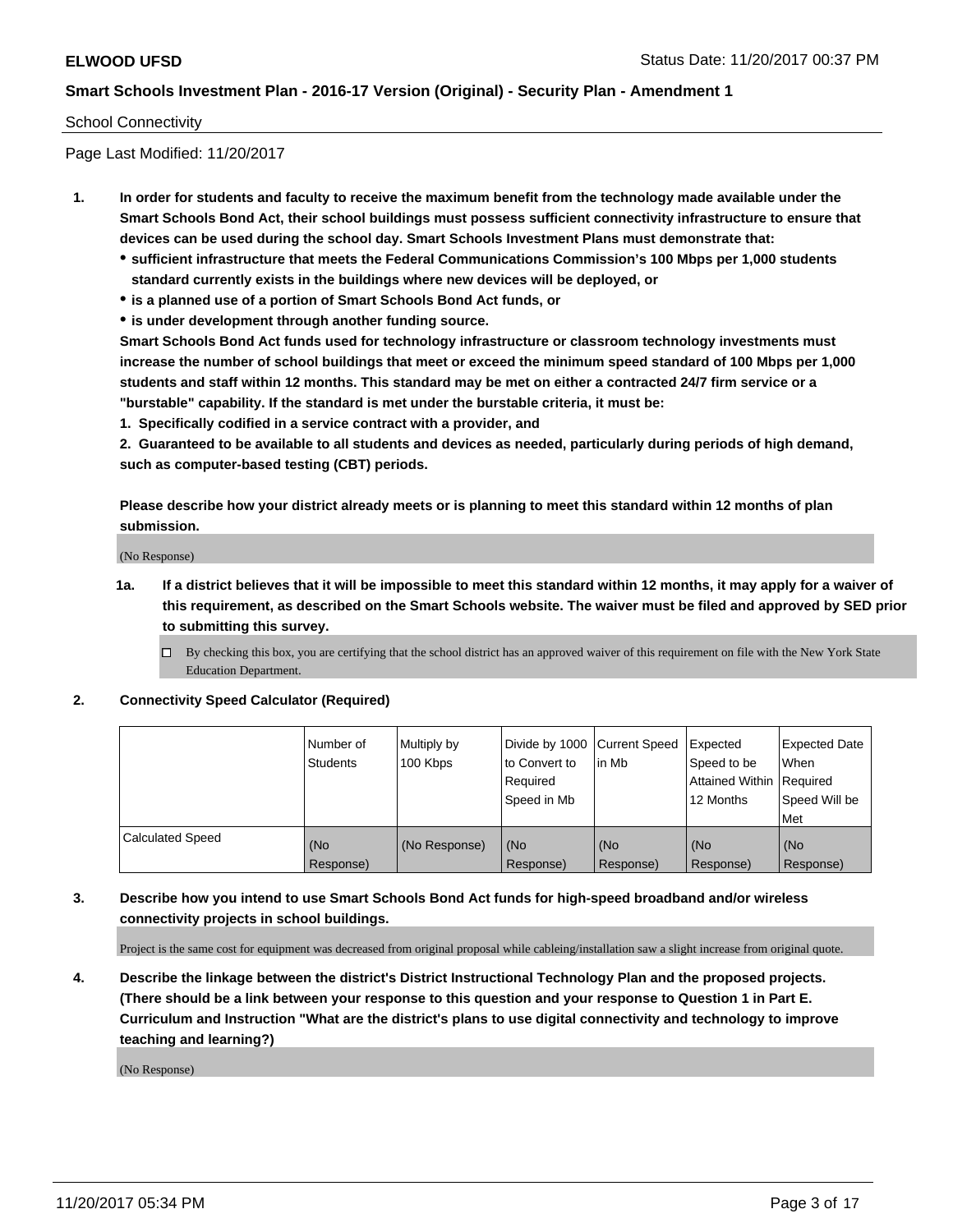#### School Connectivity

Page Last Modified: 11/20/2017

**5. If the district wishes to have students and staff access the Internet from wireless devices within the school building, or in close proximity to it, it must first ensure that it has a robust Wi-Fi network in place that has sufficient bandwidth to meet user demand.**

**Please describe how you have quantified this demand and how you plan to meet this demand.**

(No Response)

**6. As indicated on Page 5 of the guidance, the Office of Facilities Planning will have to conduct a preliminary review of all capital projects, including connectivity projects.**

**Please indicate on a separate row each project number given to you by the Office of Facilities Planning.**

| <b>Project Number</b> |  |
|-----------------------|--|
| 580401027999003       |  |

**7. Certain high-tech security and connectivity infrastructure projects may be eligible for an expedited review process as determined by the Office of Facilities Planning.**

**Was your project deemed eligible for streamlined review?**

No

**8. Include the name and license number of the architect or engineer of record.**

| Name                       | License Number |
|----------------------------|----------------|
| Burton Burnhardt and Smith | 12306          |

**9. If you are submitting an allocation for School Connectivity complete this table.**

**Note that the calculated Total at the bottom of the table must equal the Total allocation for this category that you entered in the SSIP Overview overall budget.** 

|                                            | Sub-           |
|--------------------------------------------|----------------|
|                                            | Allocation     |
| Network/Access Costs                       | $-14,544$      |
| Outside Plant Costs                        | $\mathbf 0$    |
| School Internal Connections and Components | (No Response)  |
| Professional Services                      | 5,767          |
| Testing                                    | $\overline{0}$ |
| Other Upfront Costs                        | $\mathbf 0$    |
| <b>Other Costs</b>                         | $\overline{0}$ |
| Totals:                                    | $-8,777$       |

**10. Please detail the type, quantity, per unit cost and total cost of the eligible items under each sub-category. This is especially important for any expenditures listed under the "Other" category. All expenditures must be eligible for tax-exempt financing to be reimbursed through the SSBA. Sufficient detail must be provided so that we can verify this is the case. If you have any questions, please contact us directly through smartschools@nysed.gov. NOTE: Wireless Access Points should be included in this category, not under Classroom Educational Technology,**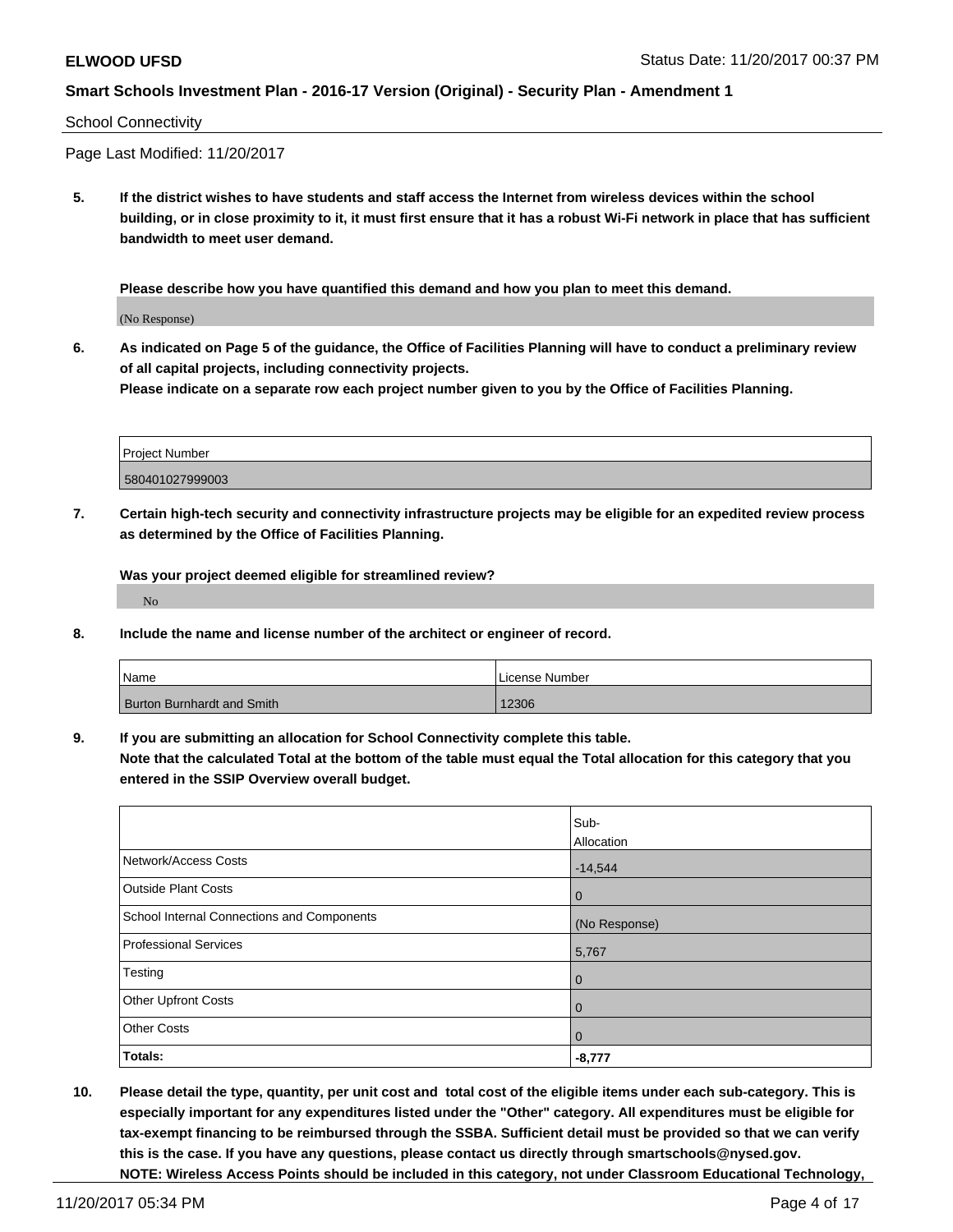School Connectivity

Page Last Modified: 11/20/2017

## **except those that will be loaned/purchased for nonpublic schools. Add rows under each sub-category for additional items, as needed.**

| Select the allowable expenditure | Item to be purchased                     | Quantity | Cost per Item | <b>Total Cost</b> |
|----------------------------------|------------------------------------------|----------|---------------|-------------------|
| type.                            |                                          |          |               |                   |
| Repeat to add another item under |                                          |          |               |                   |
| each type.                       |                                          |          |               |                   |
| Network/Access Costs             | additional wireless access points        | 3        | 570           | 1,710             |
| <b>Professional Services</b>     | cat5 cables and install increase in cost |          | 5,767         | 5,767             |
| Network/Access Costs             | wireless access points provide for a     | 86       | $-189$        | $-16.254$         |
|                                  | lower per unit cost from original        |          |               |                   |
|                                  | proposal                                 |          |               |                   |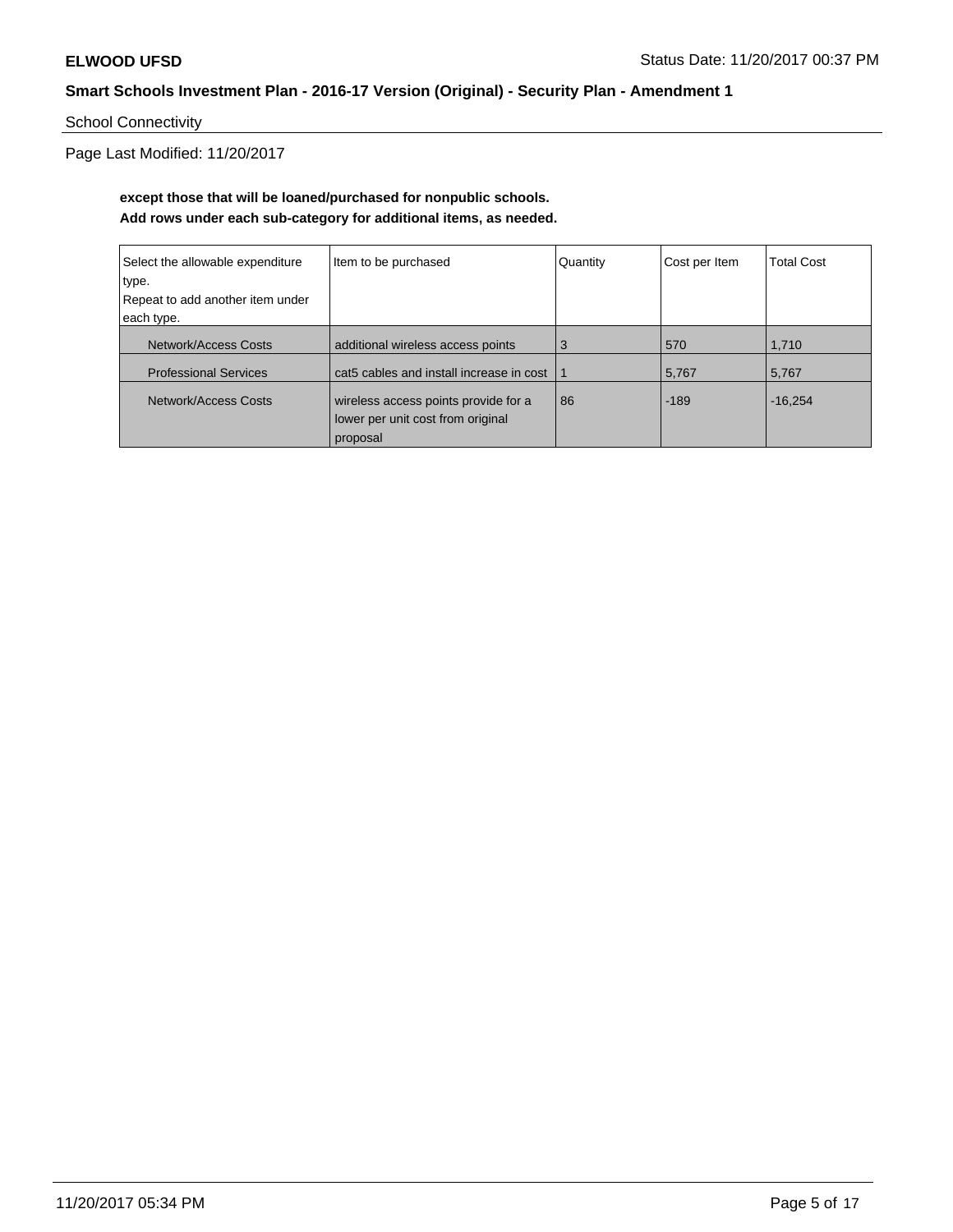Community Connectivity (Broadband and Wireless)

Page Last Modified: 10/03/2017

**1. Describe how you intend to use Smart Schools Bond Act funds for high-speed broadband and/or wireless connectivity projects in the community.**

(No Response)

**2. Please describe how the proposed project(s) will promote student achievement and increase student and/or staff access to the Internet in a manner that enhances student learning and/or instruction outside of the school day and/or school building.**

(No Response)

- **3. Community connectivity projects must comply with all the necessary local building codes and regulations (building and related permits are not required prior to plan submission).**
	- $\Box$  I certify that we will comply with all the necessary local building codes and regulations.
- **4. Please describe the physical location of the proposed investment.**

(No Response)

**5. Please provide the initial list of partners participating in the Community Connectivity Broadband Project, along with their Federal Tax Identification (Employer Identification) number.**

| <b>Project Partners</b> | l Federal ID # |
|-------------------------|----------------|
| (No Response)           | (No Response)  |

**6. If you are submitting an allocation for Community Connectivity, complete this table. Note that the calculated Total at the bottom of the table must equal the Total allocation for this category that you entered in the SSIP Overview overall budget.**

|                                    | Sub-Allocation |
|------------------------------------|----------------|
| Network/Access Costs               | (No Response)  |
| <b>Outside Plant Costs</b>         | (No Response)  |
| <b>Tower Costs</b>                 | (No Response)  |
| <b>Customer Premises Equipment</b> | (No Response)  |
| <b>Professional Services</b>       | (No Response)  |
| Testing                            | (No Response)  |
| <b>Other Upfront Costs</b>         | (No Response)  |
| <b>Other Costs</b>                 | (No Response)  |
| Totals:                            | 0              |

**7. Please detail the type, quantity, per unit cost and total cost of the eligible items under each sub-category. This is especially important for any expenditures listed under the "Other" category. All expenditures must be capital-bond eligible to be reimbursed through the SSBA. If you have any questions, please contact us directly through smartschools@nysed.gov.**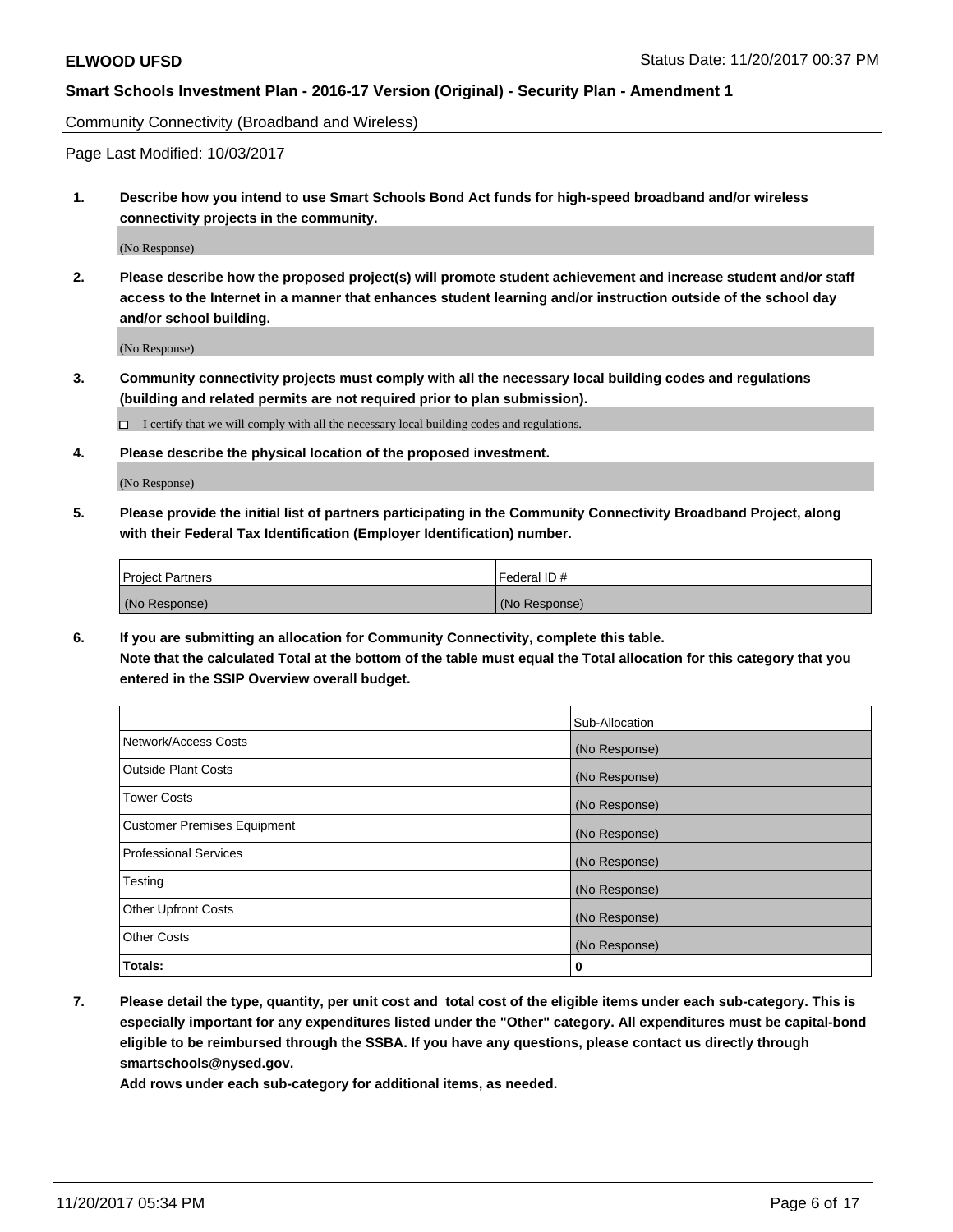Community Connectivity (Broadband and Wireless)

Page Last Modified: 10/03/2017

| Select the allowable expenditure<br>type.<br>Repeat to add another item under | Item to be purchased | Quantity      | Cost per Item | <b>Total Cost</b> |
|-------------------------------------------------------------------------------|----------------------|---------------|---------------|-------------------|
| each type.                                                                    |                      |               |               |                   |
| (No Response)                                                                 | (No Response)        | (No Response) | (No Response) | (No Response)     |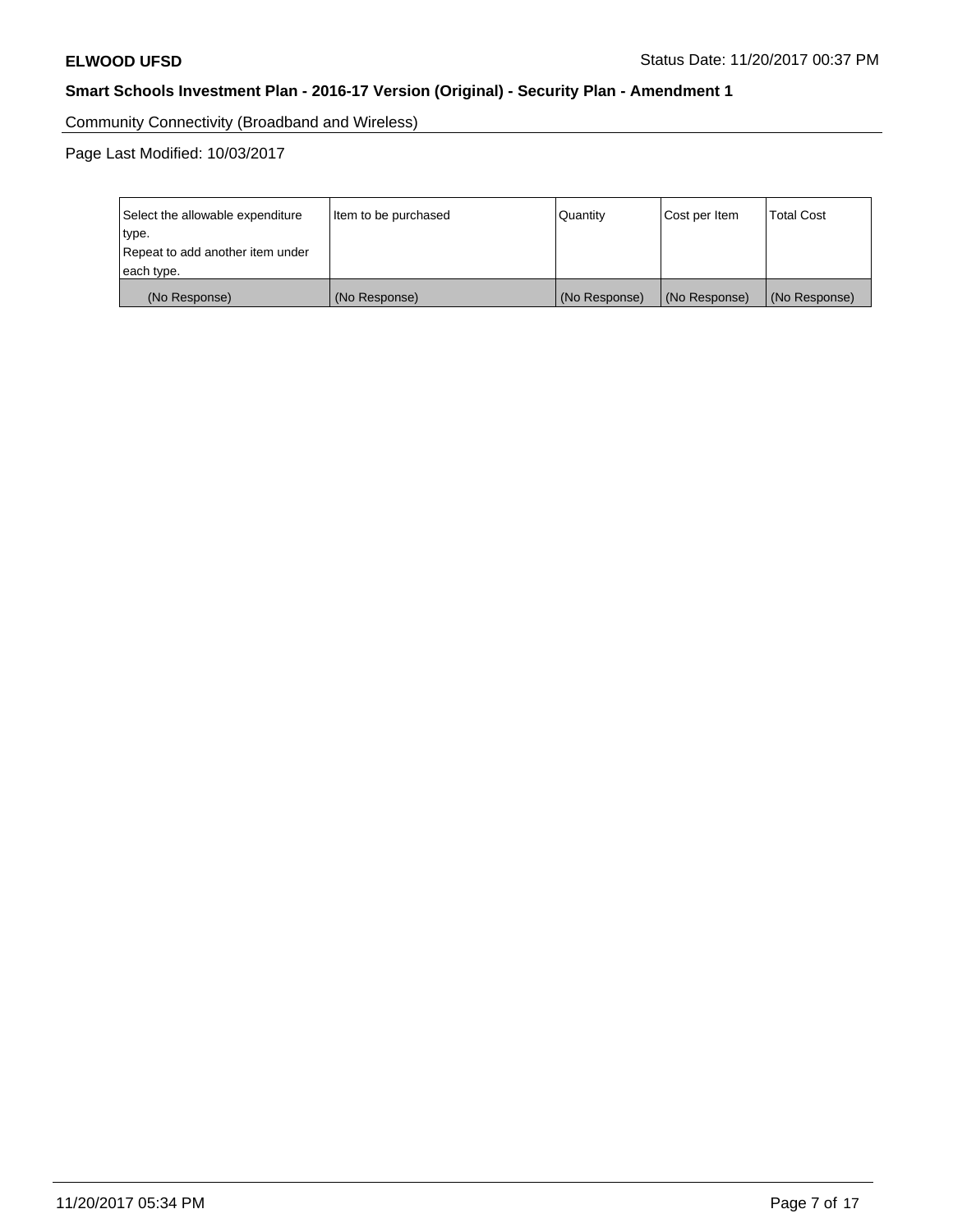## Classroom Learning Technology

Page Last Modified: 10/03/2017

**1. In order for students and faculty to receive the maximum benefit from the technology made available under the Smart Schools Bond Act, their school buildings must possess sufficient connectivity infrastructure to ensure that devices can be used during the school day. Smart Schools Investment Plans must demonstrate that sufficient infrastructure that meets the Federal Communications Commission's 100 Mbps per 1,000 students standard currently exists in the buildings where new devices will be deployed, or is a planned use of a portion of Smart Schools Bond Act funds, or is under development through another funding source.**

**Smart Schools Bond Act funds used for technology infrastructure or classroom technology investments must increase the number of school buildings that meet or exceed the minimum speed standard of 100 Mbps per 1,000 students and staff within 12 months. This standard may be met on either a contracted 24/7 firm service or a "burstable" capability. If the standard is met under the burstable criteria, it must be:**

**1. Specifically codified in a service contract with a provider, and**

**2. Guaranteed to be available to all students and devices as needed, particularly during periods of high demand, such as computer-based testing (CBT) periods.**

**Please describe how your district already meets or is planning to meet this standard within 12 months of plan submission.**

(No Response)

- **1a. If a district believes that it will be impossible to meet this standard within 12 months, it may apply for a waiver of this requirement, as described on the Smart Schools website. The waiver must be filed and approved by SED prior to submitting this survey.**
	- $\Box$  By checking this box, you are certifying that the school district has an approved waiver of this requirement on file with the New York State Education Department.
- **2. Connectivity Speed Calculator (Required)**

|                         | Number of<br><b>Students</b> | Multiply by<br>100 Kbps | Divide by 1000 Current Speed<br>to Convert to<br>Reauired<br>Speed in Mb | l in Mb          | Expected<br>Speed to be<br>Attained Within   Required<br>12 Months | Expected Date<br>When<br>Speed Will be<br>Met |
|-------------------------|------------------------------|-------------------------|--------------------------------------------------------------------------|------------------|--------------------------------------------------------------------|-----------------------------------------------|
| <b>Calculated Speed</b> | (No<br>Response)             | (No Response)           | (No<br>Response)                                                         | (No<br>Response) | (No<br>Response)                                                   | (No<br>Response)                              |

**3. If the district wishes to have students and staff access the Internet from wireless devices within the school building, or in close proximity to it, it must first ensure that it has a robust Wi-Fi network in place that has sufficient bandwidth to meet user demand.**

**Please describe how you have quantified this demand and how you plan to meet this demand.**

(No Response)

**4. All New York State public school districts are required to complete and submit an Instructional Technology Plan survey to the New York State Education Department in compliance with Section 753 of the Education Law and per Part 100.12 of the Commissioner's Regulations.**

**Districts that include educational technology purchases as part of their Smart Schools Investment Plan must have a submitted and approved Instructional Technology Plan survey on file with the New York State Education Department.**

By checking this box, you are certifying that the school district has an approved Instructional Technology Plan survey on file with the New York State Education Department.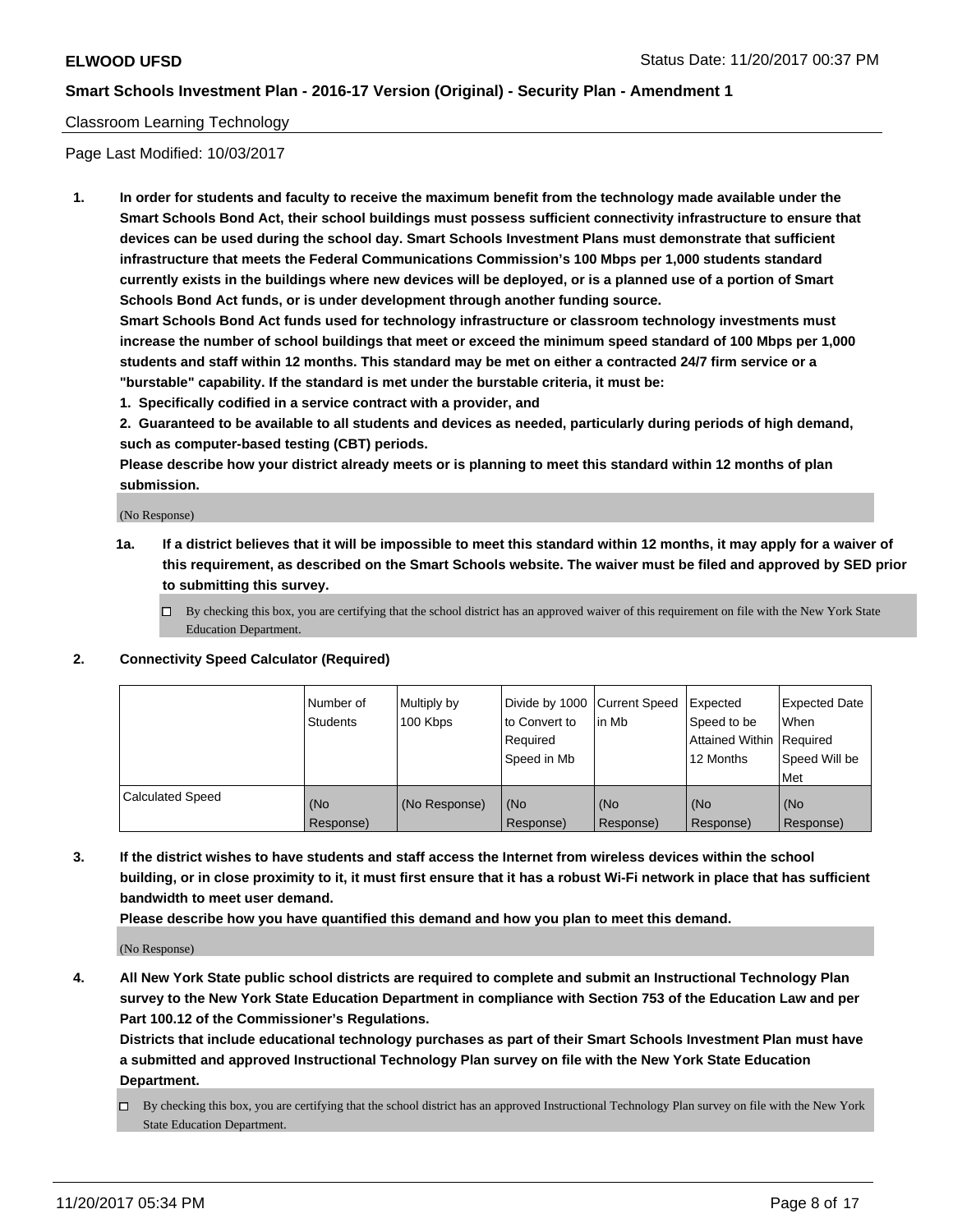#### Classroom Learning Technology

Page Last Modified: 10/03/2017

**5. Describe the devices you intend to purchase and their compatibility with existing or planned platforms or systems. Specifically address the adequacy of each facility's electrical, HVAC and other infrastructure necessary to install and support the operation of the planned technology.**

(No Response)

- **6. Describe how the proposed technology purchases will:**
	- **> enhance differentiated instruction;**
	- **> expand student learning inside and outside the classroom;**
	- **> benefit students with disabilities and English language learners; and**
	- **> contribute to the reduction of other learning gaps that have been identified within the district.**

**The expectation is that districts will place a priority on addressing the needs of students who struggle to succeed in a rigorous curriculum. Responses in this section should specifically address this concern and align with the district's Instructional Technology Plan (in particular Question 2 of E. Curriculum and Instruction: "Does the district's instructional technology plan address the needs of students with disabilities to ensure equitable access to instruction, materials and assessments?" and Question 3 of the same section: "Does the district's instructional technology plan address the provision of assistive technology specifically for students with disabilities to ensure access to and participation in the general curriculum?"**

(No Response)

**7. Where appropriate, describe how the proposed technology purchases will enhance ongoing communication with parents and other stakeholders and help the district facilitate technology-based regional partnerships, including distance learning and other efforts.**

(No Response)

**8. Describe the district's plan to provide professional development to ensure that administrators, teachers and staff can employ the technology purchased to enhance instruction successfully.**

**Note: This response should be aligned and expanded upon in accordance with your district's response to Question 1 of F. Professional Development of your Instructional Technology Plan: "Please provide a summary of professional development offered to teachers and staff, for the time period covered by this plan, to support technology to enhance teaching and learning. Please include topics, audience and method of delivery within your summary."**

(No Response)

- **9. Districts must contact the SUNY/CUNY teacher preparation program that supplies the largest number of the district's new teachers to request advice on innovative uses and best practices at the intersection of pedagogy and educational technology.**
	- By checking this box, you certify that you have contacted the SUNY/CUNY teacher preparation program that supplies the largest number of your new teachers to request advice on these issues.
	- **9a. Please enter the name of the SUNY or CUNY Institution that you contacted.**

(No Response)

**9b. Enter the primary Institution phone number.**

(No Response)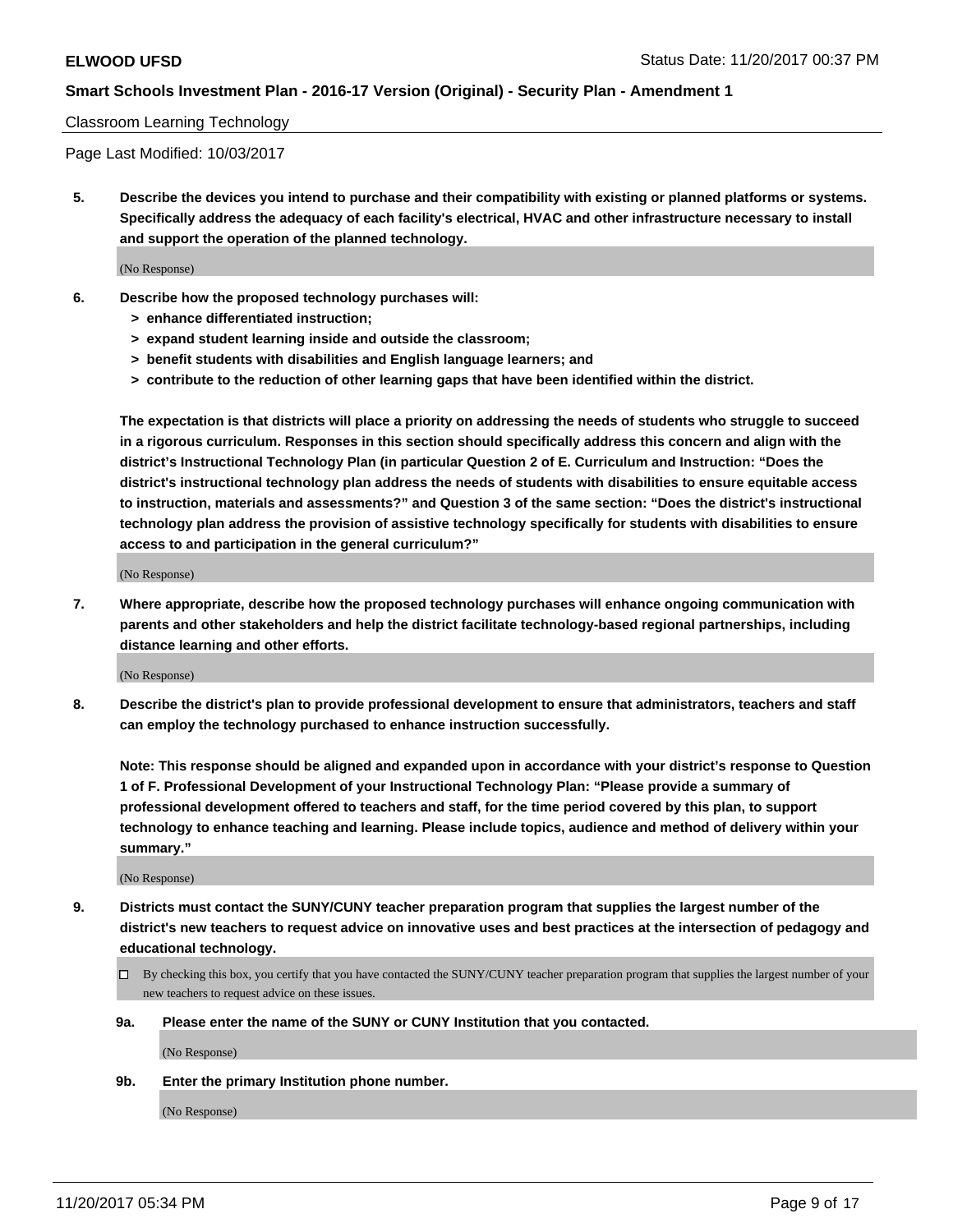Classroom Learning Technology

Page Last Modified: 10/03/2017

**9c. Enter the name of the contact person with whom you consulted and/or will be collaborating with on innovative uses of technology and best practices.**

(No Response)

**10. A district whose Smart Schools Investment Plan proposes the purchase of technology devices and other hardware must account for nonpublic schools in the district.**

**Are there nonpublic schools within your school district?**

Yes

 $\square$  No

**11. Nonpublic Classroom Technology Loan Calculator**

**The Smart Schools Bond Act provides that any Classroom Learning Technology purchases made using Smart Schools funds shall be lent, upon request, to nonpublic schools in the district. However, no school district shall be required to loan technology in amounts greater than the total obtained and spent on technology pursuant to the Smart Schools Bond Act and the value of such loan may not exceed the total of \$250 multiplied by the nonpublic school enrollment in the base year at the time of enactment.**

**See:**

**http://www.p12.nysed.gov/mgtserv/smart\_schools/docs/Smart\_Schools\_Bond\_Act\_Guidance\_04.27.15\_Final.pdf.**

|                                       | 1. Classroom   | l 2. Public   | 3. Nonpublic | l 4. Sum of | 15. Total Per                                                                                 | 6. Total       |
|---------------------------------------|----------------|---------------|--------------|-------------|-----------------------------------------------------------------------------------------------|----------------|
|                                       | Technology     | Enrollment    | Enrollment   | Public and  | Pupil Sub-                                                                                    | Nonpublic Loan |
|                                       | Sub-allocation | $(2014 - 15)$ | $(2014-15)$  | l Nonpublic | allocation                                                                                    | Amount         |
|                                       |                |               |              | Enrollment  |                                                                                               |                |
| Calculated Nonpublic Loan<br>  Amount |                |               |              |             | (No Response)   (No Response)   (No Response)   (No Response)   (No Response)   (No Response) |                |

**12. To ensure the sustainability of technology purchases made with Smart Schools funds, districts must demonstrate a long-term plan to maintain and replace technology purchases supported by Smart Schools Bond Act funds. This sustainability plan shall demonstrate a district's capacity to support recurring costs of use that are ineligible for Smart Schools Bond Act funding such as device maintenance, technical support, Internet and wireless fees, maintenance of hotspots, staff professional development, building maintenance and the replacement of incidental items. Further, such a sustainability plan shall include a long-term plan for the replacement of purchased devices and equipment at the end of their useful life with other funding sources.**

 $\Box$  By checking this box, you certify that the district has a sustainability plan as described above.

**13. Districts must ensure that devices purchased with Smart Schools Bond funds will be distributed, prepared for use, maintained and supported appropriately. Districts must maintain detailed device inventories in accordance with generally accepted accounting principles.**

By checking this box, you certify that the district has a distribution and inventory management plan and system in place.

**14. If you are submitting an allocation for Classroom Learning Technology complete this table. Note that the calculated Total at the bottom of the table must equal the Total allocation for this category that you entered in the SSIP Overview overall budget.**

|                         | Sub-Allocation |
|-------------------------|----------------|
| Interactive Whiteboards | (No Response)  |
| Computer Servers        | (No Response)  |
| Desktop Computers       | (No Response)  |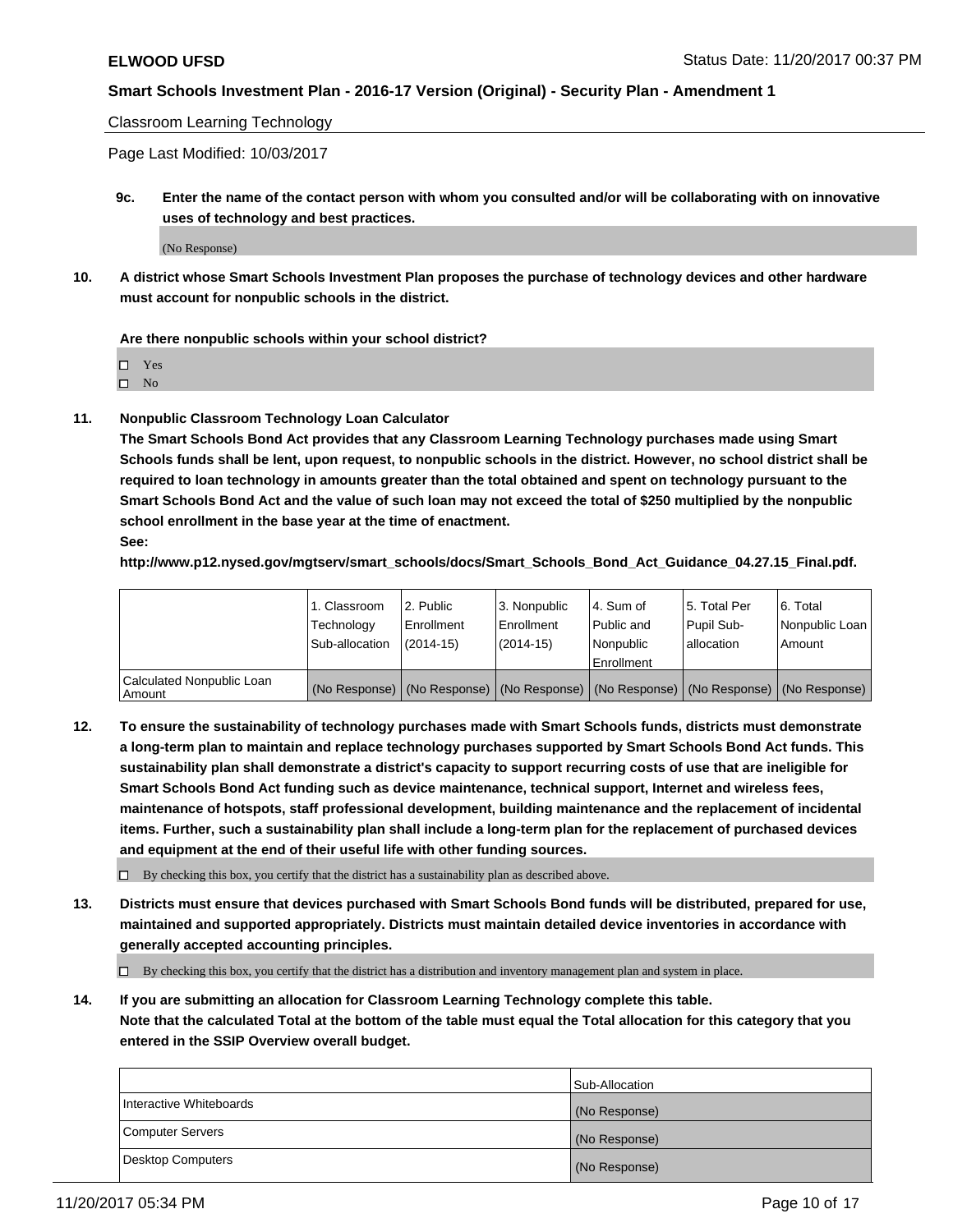### Classroom Learning Technology

Page Last Modified: 10/03/2017

|                         | Sub-Allocation |
|-------------------------|----------------|
| <b>Laptop Computers</b> | (No Response)  |
| <b>Tablet Computers</b> | (No Response)  |
| <b>Other Costs</b>      | (No Response)  |
| Totals:                 |                |

**15. Please detail the type, quantity, per unit cost and total cost of the eligible items under each sub-category. This is especially important for any expenditures listed under the "Other" category. All expenditures must be capital-bond eligible to be reimbursed through the SSBA. If you have any questions, please contact us directly through smartschools@nysed.gov.**

**Please specify in the "Item to be Purchased" field which specific expenditures and items are planned to meet the district's nonpublic loan requirement, if applicable.**

**NOTE: Wireless Access Points that will be loaned/purchased for nonpublic schools should ONLY be included in this category, not under School Connectivity, where public school districts would list them. Add rows under each sub-category for additional items, as needed.**

| Select the allowable expenditure | I Item to be Purchased | Quantity      | Cost per Item   | <b>Total Cost</b> |
|----------------------------------|------------------------|---------------|-----------------|-------------------|
| type.                            |                        |               |                 |                   |
| Repeat to add another item under |                        |               |                 |                   |
| each type.                       |                        |               |                 |                   |
| (No Response)                    | (No Response)          | (No Response) | l (No Response) | (No Response)     |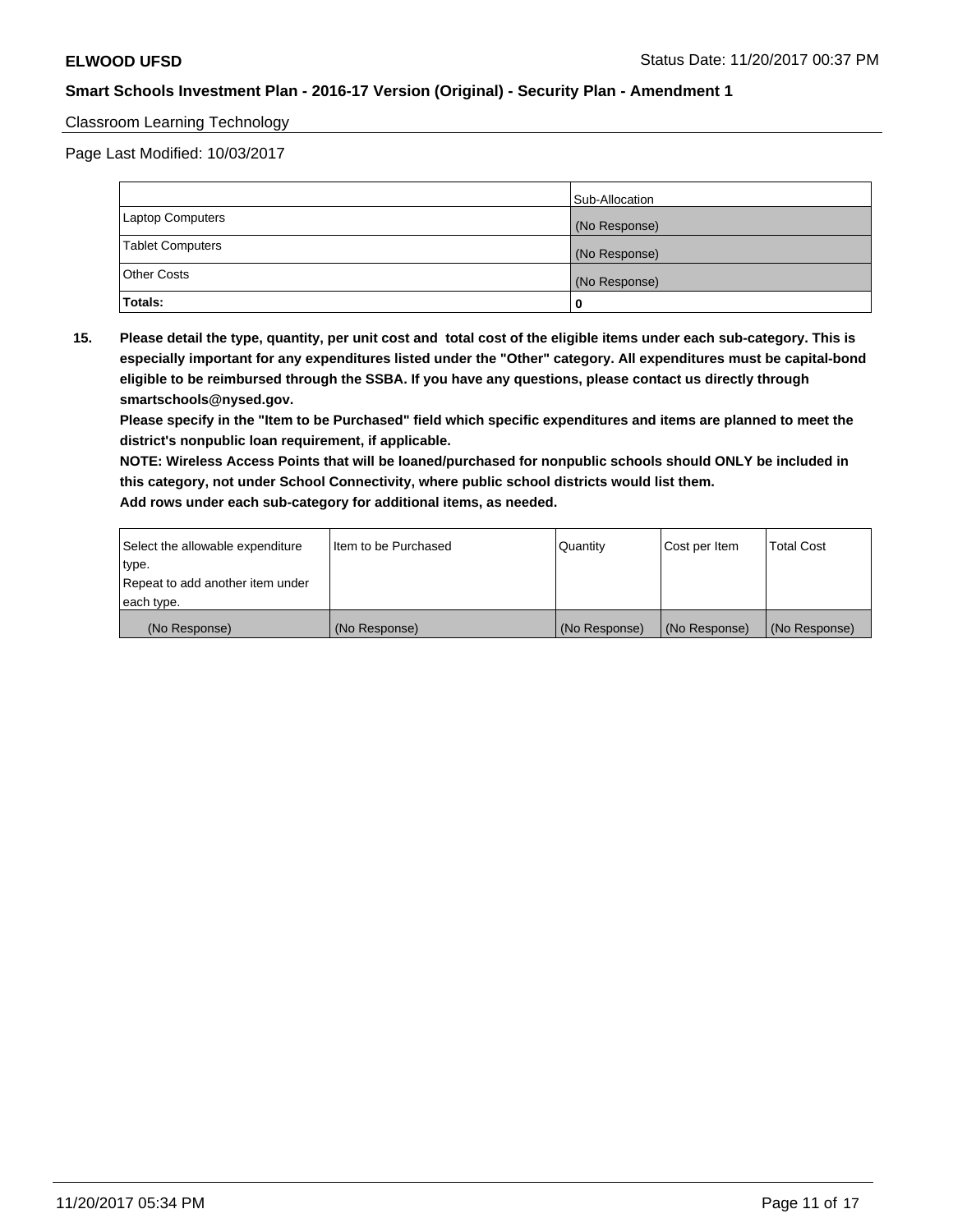### Pre-Kindergarten Classrooms

Page Last Modified: 10/03/2017

**1. Provide information regarding how and where the district is currently serving pre-kindergarten students and justify the need for additional space with enrollment projections over 3 years.**

(No Response)

- **2. Describe the district's plan to construct, enhance or modernize education facilities to accommodate prekindergarten programs. Such plans must include:**
	- **Specific descriptions of what the district intends to do to each space;**
	- **An affirmation that pre-kindergarten classrooms will contain a minimum of 900 square feet per classroom;**
	- **The number of classrooms involved;**
	- **The approximate construction costs per classroom; and**
	- **Confirmation that the space is district-owned or has a long-term lease that exceeds the probable useful life of the improvements.**

(No Response)

**3. Smart Schools Bond Act funds may only be used for capital construction costs. Describe the type and amount of additional funds that will be required to support ineligible ongoing costs (e.g. instruction, supplies) associated with any additional pre-kindergarten classrooms that the district plans to add.**

(No Response)

**4. All plans and specifications for the erection, repair, enlargement or remodeling of school buildings in any public school district in the State must be reviewed and approved by the Commissioner. Districts that plan capital projects using their Smart Schools Bond Act funds will undergo a Preliminary Review Process by the Office of Facilities Planning.**

**Please indicate on a separate row each project number given to you by the Office of Facilities Planning.**

| Project Number |  |
|----------------|--|
| (No Response)  |  |

**5. If you have made an allocation for Pre-Kindergarten Classrooms, complete this table.**

**Note that the calculated Total at the bottom of the table must equal the Total allocation for this category that you entered in the SSIP Overview overall budget.**

|                                          | Sub-Allocation |
|------------------------------------------|----------------|
| Construct Pre-K Classrooms               | (No Response)  |
| Enhance/Modernize Educational Facilities | (No Response)  |
| <b>Other Costs</b>                       | (No Response)  |
| <b>Totals:</b>                           | 0              |

**6. Please detail the type, quantity, per unit cost and total cost of the eligible items under each sub-category. This is especially important for any expenditures listed under the "Other" category. All expenditures must be capital-bond eligible to be reimbursed through the SSBA. If you have any questions, please contact us directly through smartschools@nysed.gov.**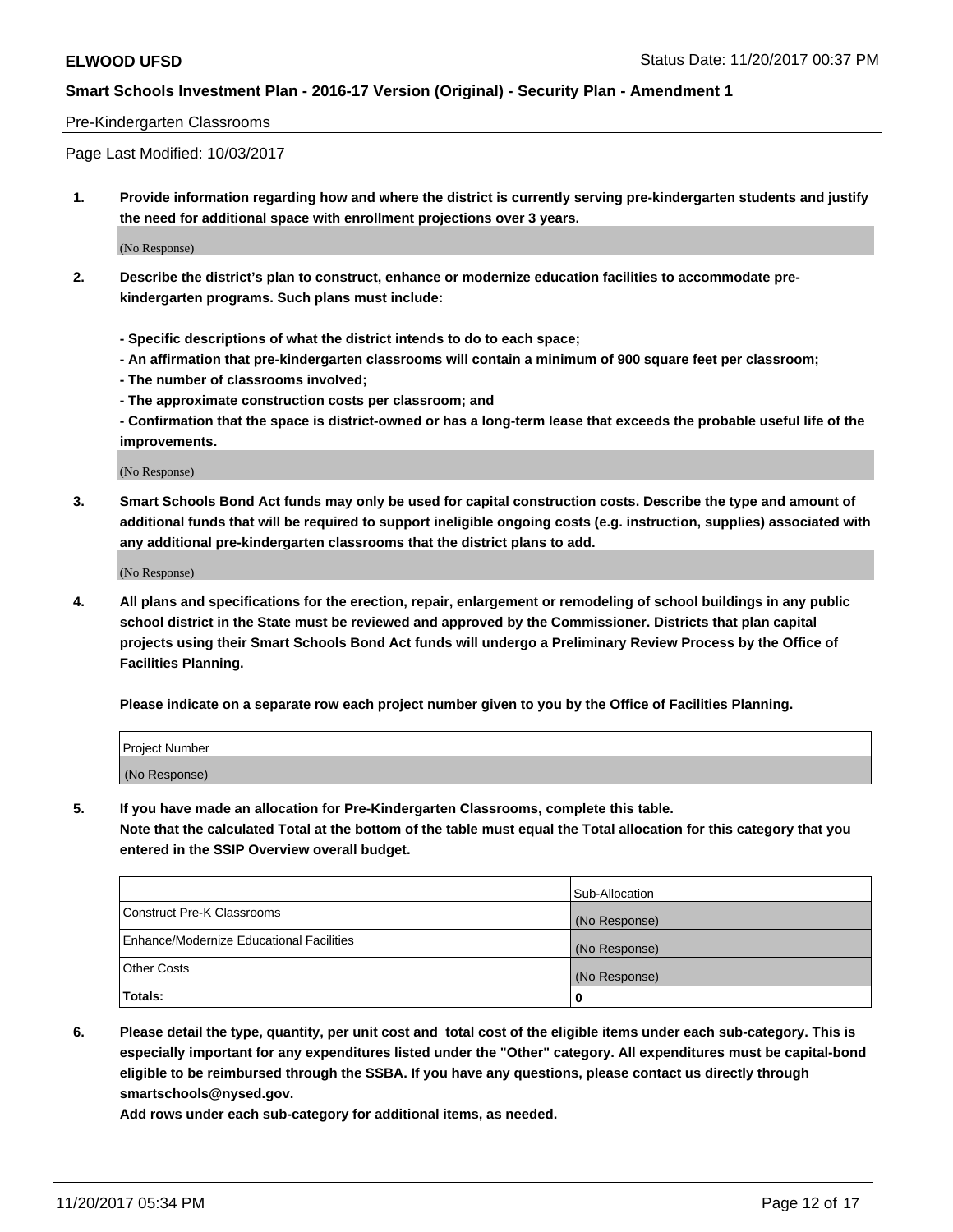# Pre-Kindergarten Classrooms

Page Last Modified: 10/03/2017

| Select the allowable expenditure | Item to be purchased | Quantity      | Cost per Item | <b>Total Cost</b> |
|----------------------------------|----------------------|---------------|---------------|-------------------|
| type.                            |                      |               |               |                   |
| Repeat to add another item under |                      |               |               |                   |
| each type.                       |                      |               |               |                   |
| (No Response)                    | (No Response)        | (No Response) | (No Response) | (No Response)     |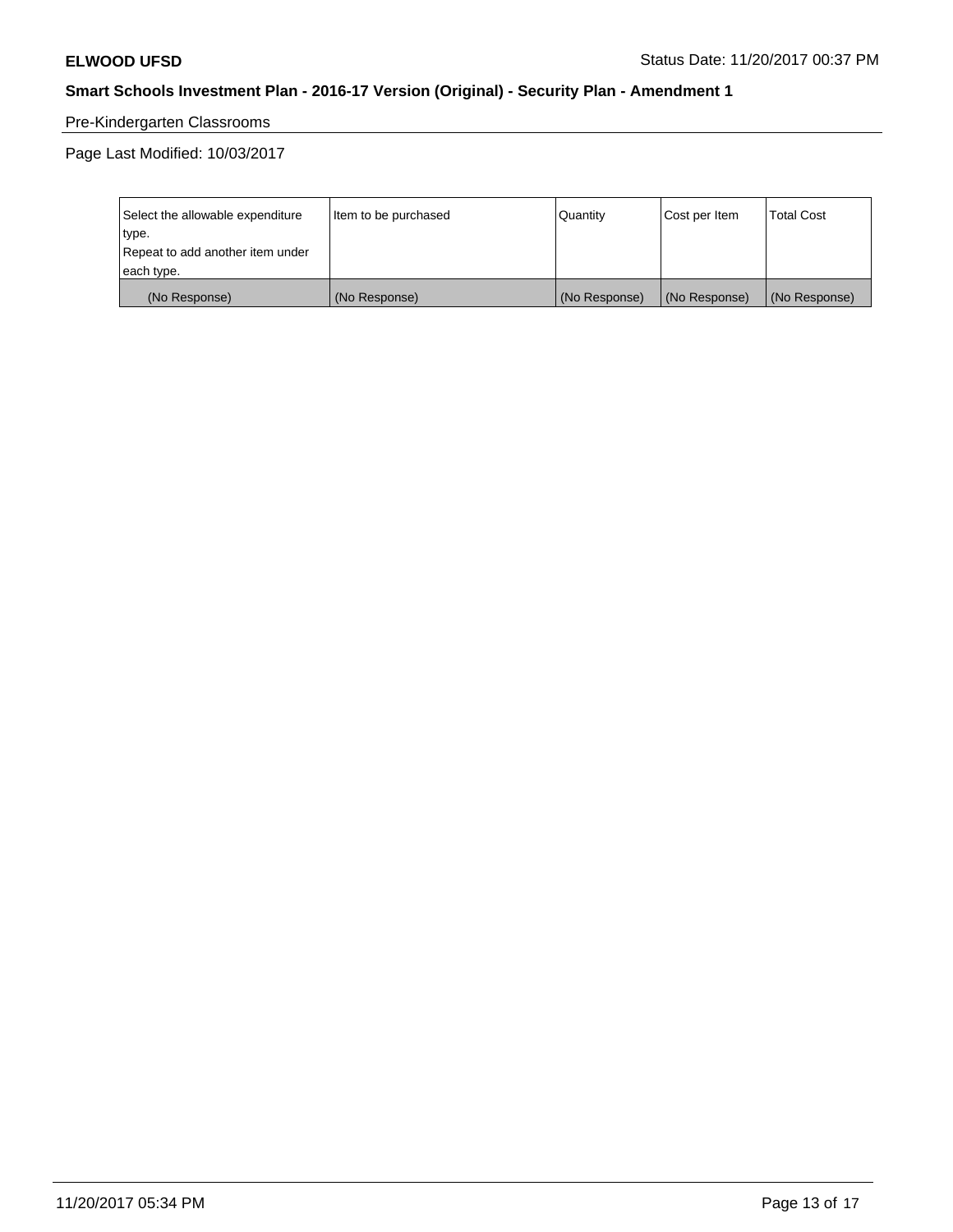#### Replace Transportable Classrooms

Page Last Modified: 10/03/2017

**1. Describe the district's plan to construct, enhance or modernize education facilities to provide high-quality instructional space by replacing transportable classrooms.**

(No Response)

**2. All plans and specifications for the erection, repair, enlargement or remodeling of school buildings in any public school district in the State must be reviewed and approved by the Commissioner. Districts that plan capital projects using their Smart Schools Bond Act funds will undergo a Preliminary Review Process by the Office of Facilities Planning.**

**Please indicate on a separate row each project number given to you by the Office of Facilities Planning.**

| <b>Project Number</b> |  |
|-----------------------|--|
| (No Response)         |  |

**3. For large projects that seek to blend Smart Schools Bond Act dollars with other funds, please note that Smart Schools Bond Act funds can be allocated on a pro rata basis depending on the number of new classrooms built that directly replace transportable classroom units.**

**If a district seeks to blend Smart Schools Bond Act dollars with other funds describe below what other funds are being used and what portion of the money will be Smart Schools Bond Act funds.**

(No Response)

**4. If you have made an allocation for Replace Transportable Classrooms, complete this table. Note that the calculated Total at the bottom of the table must equal the Total allocation for this category that you entered in the SSIP Overview overall budget.**

|                                                | Sub-Allocation |
|------------------------------------------------|----------------|
| Construct New Instructional Space              | (No Response)  |
| Enhance/Modernize Existing Instructional Space | (No Response)  |
| <b>Other Costs</b>                             | (No Response)  |
| Totals:                                        | 0              |

**5. Please detail the type, quantity, per unit cost and total cost of the eligible items under each sub-category. This is especially important for any expenditures listed under the "Other" category. All expenditures must be capital-bond eligible to be reimbursed through the SSBA. If you have any questions, please contact us directly through smartschools@nysed.gov.**

| Select the allowable expenditure<br>type.      | Item to be purchased | Quantity      | Cost per Item | <b>Total Cost</b> |
|------------------------------------------------|----------------------|---------------|---------------|-------------------|
| Repeat to add another item under<br>each type. |                      |               |               |                   |
| (No Response)                                  | (No Response)        | (No Response) | (No Response) | (No Response)     |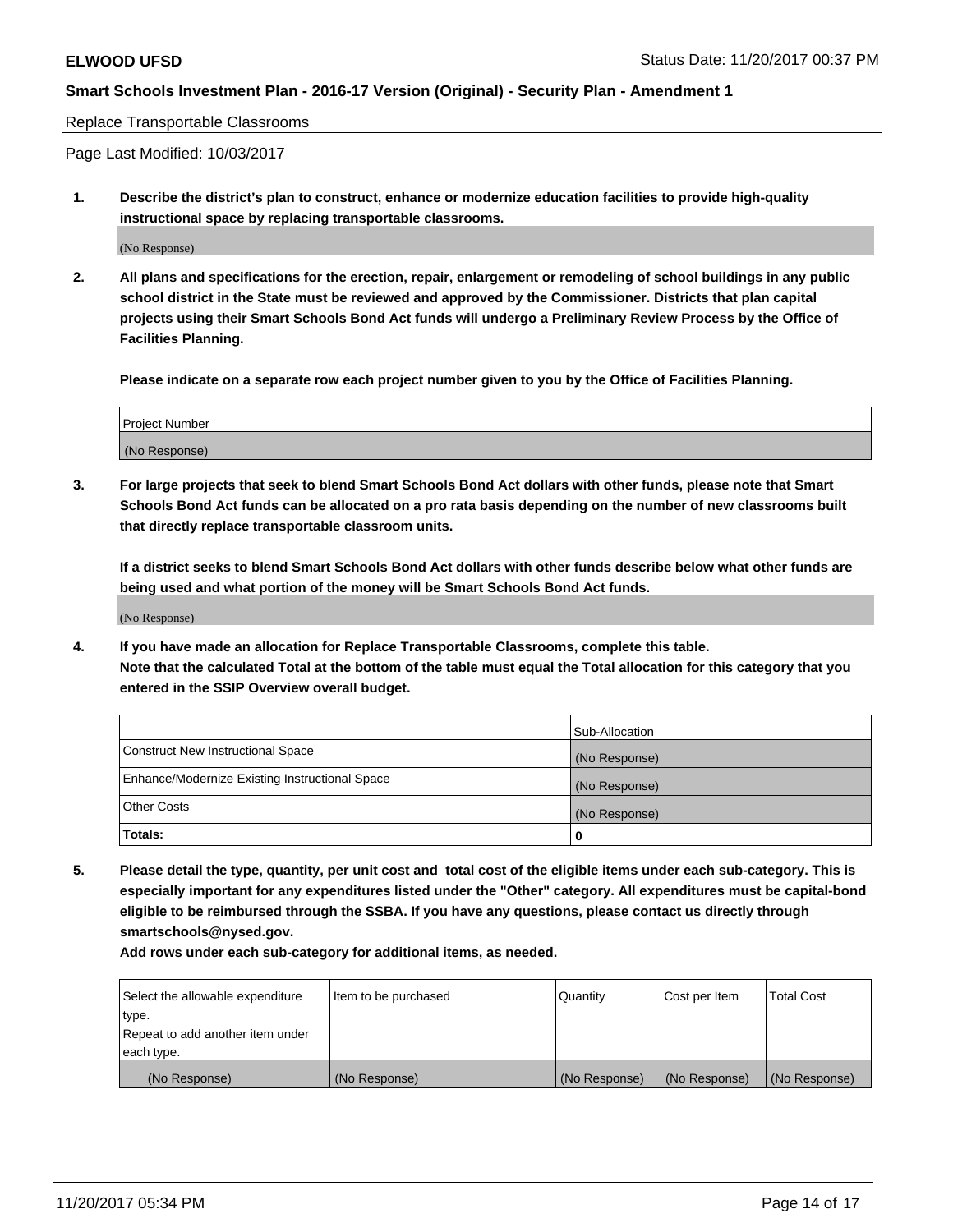### High-Tech Security Features

Page Last Modified: 11/06/2017

## **1. Describe how you intend to use Smart Schools Bond Act funds to install high-tech security features in school buildings and on school campuses.**

throughout the updated review of the project upon approval and the install of budgeted items it has been noted additional phones are required in order for the full district have emergency notification available to them. In addition where the intent to put digital phones at a lower cost were intended we have found the internal wiring currently exisiting does not support this option therefore more IP Phones are required for one building in order to have full service to the buidling for emergencies.

**2. All plans and specifications for the erection, repair, enlargement or remodeling of school buildings in any public school district in the State must be reviewed and approved by the Commissioner. Districts that plan capital projects using their Smart Schools Bond Act funds will undergo a Preliminary Review Process by the Office of Facilities Planning.** 

**Please indicate on a separate row each project number given to you by the Office of Facilities Planning.**

| <b>Project Number</b> |  |
|-----------------------|--|
| 580401027999003       |  |

**3. Was your project deemed eligible for streamlined Review?**

- Yes
- $\boxtimes$  No

**4. Include the name and license number of the architect or engineer of record.**

| Name                                    | License Number |
|-----------------------------------------|----------------|
| <b>Burton Bernhardt and Smith (BBS)</b> | 2306           |

**5. If you have made an allocation for High-Tech Security Features, complete this table.**

**Note that the calculated Total at the bottom of the table must equal the Total allocation for this category that you entered in the SSIP Overview overall budget.**

|                                                      | Sub-Allocation |
|------------------------------------------------------|----------------|
| Capital-Intensive Security Project (Standard Review) | 34,750         |
| <b>Electronic Security System</b>                    | (No Response)  |
| <b>Entry Control System</b>                          | (No Response)  |
| Approved Door Hardening Project                      | (No Response)  |
| <b>Other Costs</b>                                   | (No Response)  |
| Totals:                                              | 34,750         |

**6. Please detail the type, quantity, per unit cost and total cost of the eligible items under each sub-category. This is especially important for any expenditures listed under the "Other" category. All expenditures must be capital-bond eligible to be reimbursed through the SSBA. If you have any questions, please contact us directly through smartschools@nysed.gov.**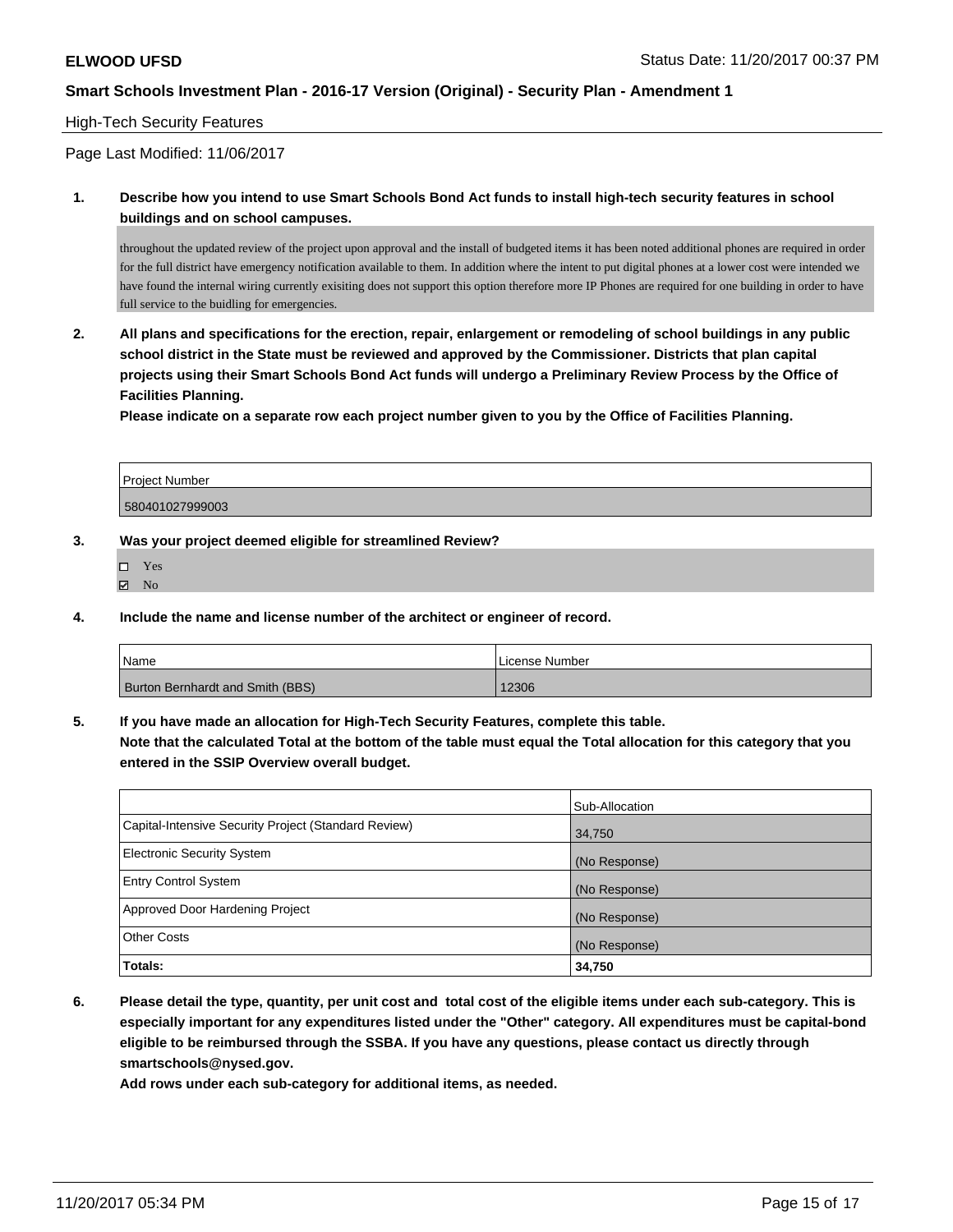$\blacksquare$ 

# **Smart Schools Investment Plan - 2016-17 Version (Original) - Security Plan - Amendment 1**

# High-Tech Security Features

Page Last Modified: 11/06/2017

| Select the allowable expenditure<br>type.<br>Repeat to add another item under<br>each type. | Item to be purchased                               | Quantity       | Cost per Item | <b>Total Cost</b> |
|---------------------------------------------------------------------------------------------|----------------------------------------------------|----------------|---------------|-------------------|
| <b>Capital-Intensive Security</b><br>Project                                                | <b>VOICE BOARDS - REDUCED NEED</b>                 | $-1$           | 519           | $-519$            |
| <b>Capital-Intensive Security</b><br>Project                                                | <b>VOICE BOARDS PRICE CHANGE</b>                   | 21             | $-13$         | $-273$            |
| <b>Capital-Intensive Security</b><br>Project                                                | SERVER/BATTERY/MOUNTING<br><b>PRICE CHANGE</b>     | 38             | $-2$          | $-57$             |
| <b>Capital-Intensive Security</b><br>Project                                                | IP MEDIA GATEWAY ADD 1 UNIT                        | $\mathbf{1}$   | 1,300         | 1,300             |
| <b>Capital-Intensive Security</b><br>Project                                                | PREMIUM DESKPHONE REDUCE<br>QTY                    | $-11$          | 168           | $-1,848$          |
| <b>Capital-Intensive Security</b><br>Project                                                | BT PREMIUM DESKPHONE ADD 2                         | $\overline{2}$ | 288           | 575               |
| <b>Capital-Intensive Security</b><br>Project                                                | SMART DISPLAY PRMIUM PHONE<br><b>REDUCE 4</b>      | $\overline{4}$ | $-118$        | $-472$            |
| <b>Capital-Intensive Security</b><br>Project                                                | SMART DISPLAY PREMIUM PHONE<br><b>PRICE CHANGE</b> | 14             | 14            | 196               |
| <b>Capital-Intensive Security</b><br>Project                                                | PREMIUM DESKPHONE DIGITIAL<br>REDUCE 2             | -2             | 158           | $-316$            |
| <b>Capital-Intensive Security</b><br>Project                                                | OMNITOUCH 8128 ADD 3                               | 3              | 321           | 963               |
| <b>Capital-Intensive Security</b><br>Project                                                | <b>OMNITOUCH 8128 PRICE CHANGE</b>                 | 8              | -40           | $-320$            |
| <b>Capital-Intensive Security</b><br>Project                                                | DESKTOP CHARGER ot ADD 3                           | 3              | 44            | 133               |
| <b>Capital-Intensive Security</b><br>Project                                                | <b>INTERIOR CAMERAS ADD 6 MORE</b>                 | 6              | 580           | 3,483             |
| <b>Capital-Intensive Security</b><br>Project                                                | INTERIOR CAMERA PRICE CHANGE   57                  |                | 156           | 8,892             |
| <b>Capital-Intensive Security</b><br>Project                                                | <b>EXTERIOR CAMERA ADD 2</b>                       | $\overline{2}$ | 1,019         | 2,039             |
| <b>Capital-Intensive Security</b><br>Project                                                | <b>EXTERIOR CAMERA PRICE</b><br><b>CHANGE</b>      | 40             | 180           | 7,200             |
| <b>Capital-Intensive Security</b><br>Project                                                | DVR/NVR ADDITIONAS 16TB<br><b>INCREASE QTY</b>     | $\overline{2}$ | 8,887         | 17,774            |
| <b>Capital-Intensive Security</b><br>Project                                                | DVR/NVR ADDTIONAS 16 TB PRICE<br><b>CHANGE</b>     | $\overline{2}$ | 598           | 1,196             |
| <b>Capital-Intensive Security</b><br>Project                                                | DVR/NVR ADDTIONS 4TG - REDUCE<br>QTY               | $ -2 $         | 7,159         | $-14,318$         |